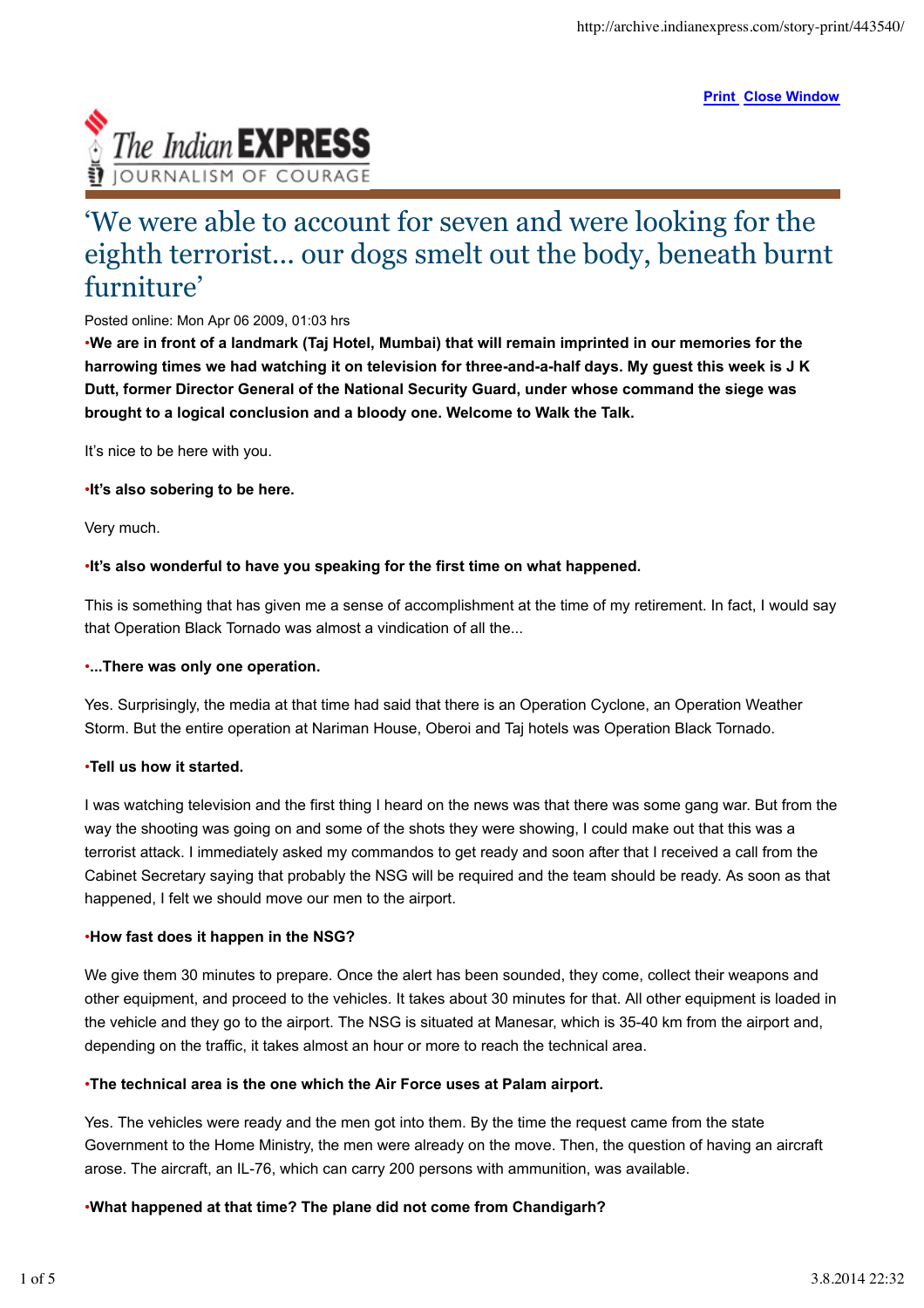No, the aircraft was available at the Indira Gandhi International airport and we were ready by 2.10 am. Then, we were told that the aircraft will take off at 2.20 am. Once the men are inside and the hatch is closed, the aircraft begins its checklist of switching on, etc, and that takes about 25-30 minutes. Even a helicopter takes 10-15 minutes to warm up. We took off from New Delhi at 3 am and by 5 am we were here.

## •**How much did you know at that time?**

We knew that three places had been attacked. TV had also told us about the attacks at Leopold Café, VT station, Cama Hospital. By the time we left, it had more or less got confined to the Taj, Oberoi, and Nariman House. We looked upon it as three venues. It was only after we came here that we realised that it is not just Taj Heritage but also Taj Tower and we also have the Oberoi along with the Trident.

## •**You were not particularly familiar with Mumbai.**

No.

## •**When you were with the CBI, you used to keep raiding government officers here.**

That was a different job altogether. By the time we came here, it was almost like five venues and our operation started with the Trident.

# •**The time lag between your getting the orders and your troops getting to these places could have been shortened?**

There are two ways of looking at it. One, if you look at the time when the terrorists attacked, that will be around 9 pm or 2100 hours of November 26, and as I mentioned, first they thought it was a gang war. It was only later that they confirmed that this was an act by terrorists and once that happened the state machinery got into motion. They had to get the clearance from the Chief Minister who requisitioned the NSG. We started our operation on November 27 at 9 am. But if you look at it from the time that we took off from Delhi after we had received orders for moving to this place, then we got the order at about 1 am and by 3 am we were in the aircraft, by 5 am we were here, by 9 am the operation had started. I had been able to talk to the DG Maharashtra and they had lined up all the vehicles we required.

## •**Was he holding his nerve or was he shaken?**

He was quite in control of himself. Probably, the ATS was hard hit and the situation was becoming more and more difficult for the local authorities to deal with.

## •**If the ATS had not lost its top brass, maybe they would have reacted better?**

It's difficult to talk in 'ifs' in a situation like this. The strength of the ATS is also not very large. The training that is required, the mental makeup of the men, the weapons they use, the fire power that is required in an operation like this — probably all that was not available. Last year, in our country there were only one or two forces which were equipped with all sorts of things. The Greyhounds in Andhra Pradesh, for example, have that sort of capability and have been trained by the NSG. Since Operation Black Tornado, we have been receiving requests from almost all the states to train their men. We have to set up the hubs as quickly as possible. Hubs are coming up in Hyderabad, Kolkata, Mumbai and Chennai. The hubs should be as close to the airport as possible. We also need firing ranges, obstacle courses, auditoriums, training areas.

## •**What was it that you first saw when you came here?**

In the aircraft, I had briefed my officers. I told them that we must ensure that there is no loss of innocent lives, no hostages. Second, we should try and keep the collateral damage to the minimum. Third, we try to take the terrorists alive. Fourth, once we leave the place it should be safe for others to use it, no unused grenades that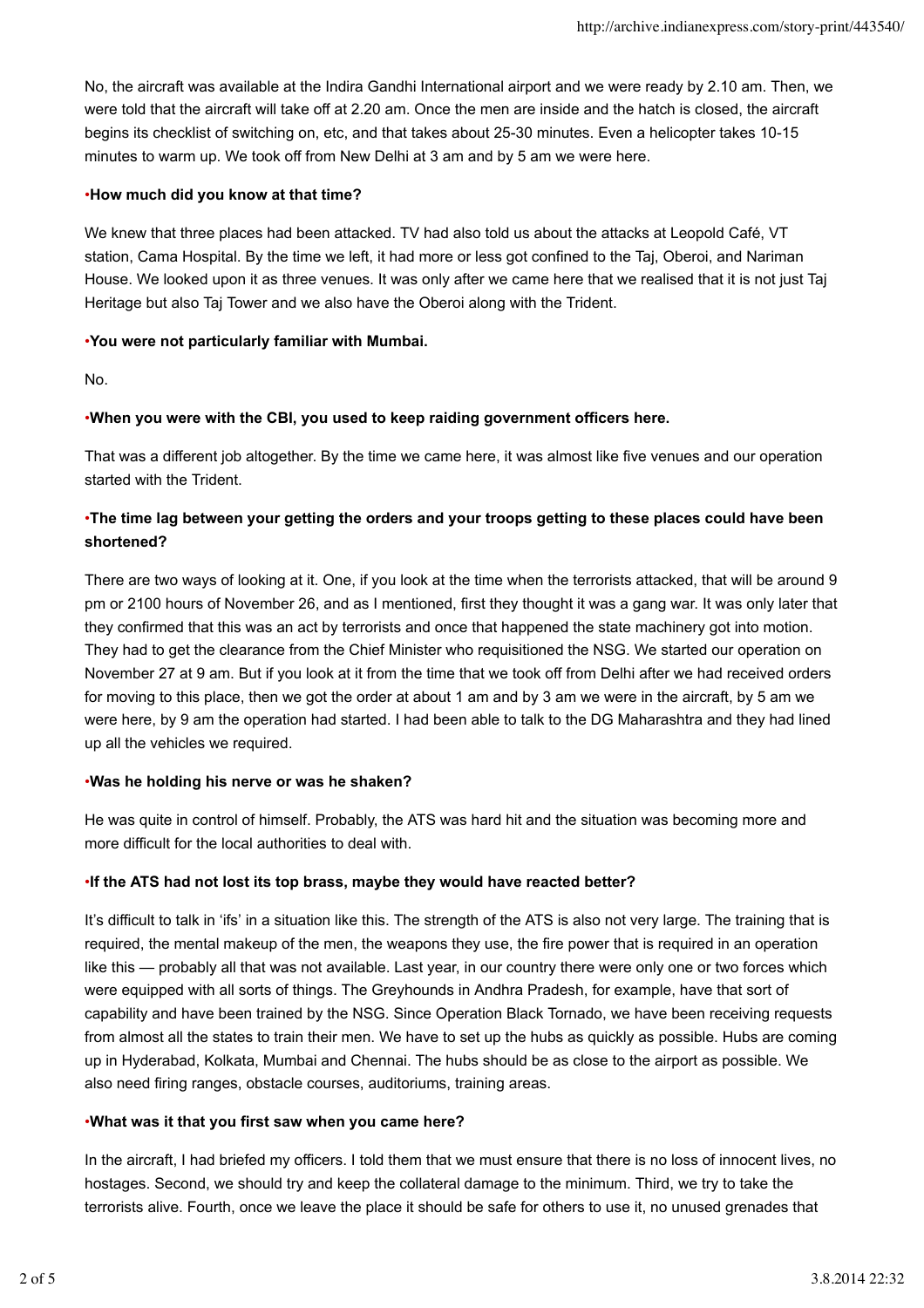can go off injuring innocent persons. When we came here, we had to dissipate the force a bit to get in another contingent from Delhi. Once the second team was with us, we were able to launch a full-scale operation. The Mumbai Police already had Kasab in their custody. He had been examined and from him, we were able to get information that there were at least 10 terrorists. There was also speculation regarding local contacts. This information was being verified by certain agencies. The NSG is only meant for conducting operations, engaging terrorists and neutralising them. Like the celestial Sudarshan Chakra, we go in quickly and get out, we don't linger around any operation.

## •**That's the symbolism behind the Sudarshan Chakra?**

Yes. The celestial weapon can cut through anything and when it meets with resistance, its speed increases.

#### •**When the NSG went in, did you worry that there might be more people inside?**

Yes. We have instances where terrorists booby-trap dead bodies. Those are the first things one tries to remove, and when one is trying to do that, it can cause an explosion. Inputs were given to us by the state force and the intelligence department. We had to separate terrorists from guests and the hostages, because as long as these persons were together, to some extent there could be casualties. We found that the rooms had been set on fire. On the second day, I realised that this was a diversion tactic. They came under pressure and set a room on fire, as that gave them time to reload, rest, recuperate and eat. They were highly trained terrorists and not just picked up, given rudimentary training for a few days, and sent off to conduct an operation like this. We had a few instances where the firemen came face to face with the terrorists. Surprisingly, though the terrorists were killing anyone they saw, they did not fire at the firemen. This was one thing we took advantage of.

# •**Did you change your tactics once you discovered that they were using fire to escape and to recover from pressure?**

Twice, I had a re-look at my tactics. One was when I lost Major Unnikrishnan at the Taj. He took a very big risk. Risk-taking cannot be taught, for a person acts out of emotion at that time and if the emotional bank account is high, he will risk anything.

## •**What exactly happened with Major Unnikrishnan?**

The terrorists were on the first floor near the landing and they were shooting from the staircase. They were positioned on the landing on the first floor. They had engaged the NSG team and when they advanced, one of the commandos was injured and fell down the staircase. Unnikrishnan, along with his team, immediately rushed to rescue him. Unnikrishnan was right in front. He was able to rescue the man and hand him over to his team mates. The fire was coming from the landing. He decided to go after the terrorists alone. His buddy was taking care of the injured person.

# •**That's not exactly your training. The training is that two should be together as far as possible. A buddy pair should not break.**

Yes, but a situation like this has its demands and opportunities that can be exploited. I think that's what Unnikrishnan did. Had Unnikrishnan succeeded, probably the entire operation would have been terminated much faster. He went up to the first floor and from there he was able to engage the terrorists. At that time, the number of terrorists was not known. We knew there were two, but there was, in fact, a third one inside a room. When Unnikrishnan was chasing one of the terrorists who was trying to retreat, he came in front of the room where the third terrorist was hiding and that, unfortunately, got him. There was nothing wrong in the tactics. Here was an NSG commando, who was acting beyond the call of duty. Every time, an operation takes place, one thinks that nothing will happen to me and one casualty occurs then others think, it can be me next time. It was very necessary that even while the shooting was going on I visit the place. My commandos and officers were able to push the terrorists out, we went to that landing. I found there was nothing wrong with the tactics and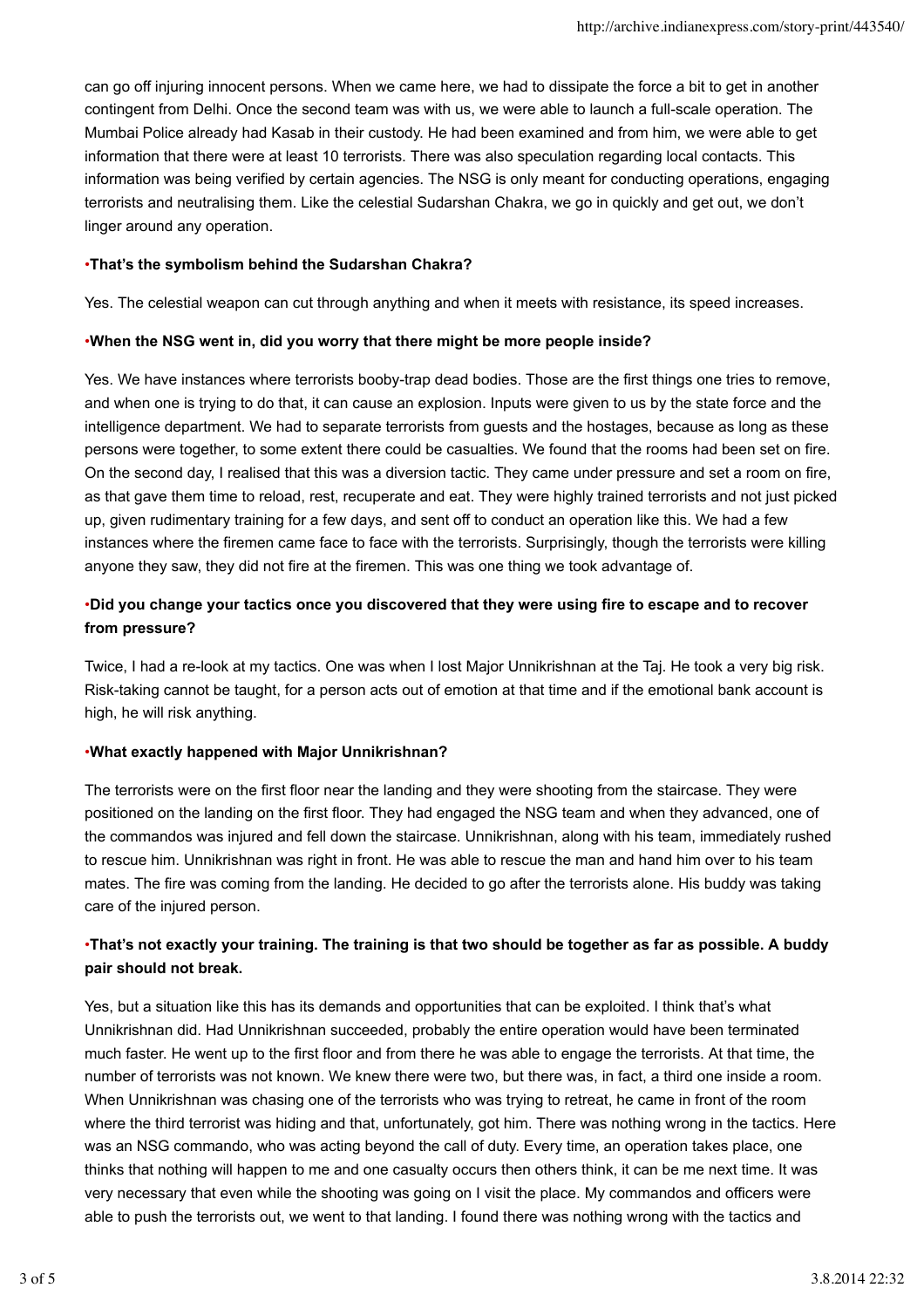quietly the word was spread that this person (Unnikrishnan) has sacrificed his life and it will not be wasted.

#### •**This was effectively your first contact with the terrorists.**

Yes.

#### •**At the Oberoi, the fighting was much more intense.**

At the Oberoi, though there were only two terrorists, the fighting was very intense because they were using high-explosive grenades, AK-47s. Each terrorist was armed with two weapons — AK 47 and .9 mm Chinese pistol — and of course, the hand grenades were there. They had a number of spare magazines. If these terrorists had wanted, they could have prolonged the operation. On the 29th, we had got the Nariman House and the Oberoi under our control. At the Taj, when I found out the tactic of setting fire was being used, I told my men that as soon as the fire is out they must enter the place and spring a surprise on the terrorists by firing first. Till then, it was only single shots that were being fired.

#### •**Why would you use single shots? You were not short of ammunition?**

We were not short of ammunition, but the question was that of collateral damage. There was no point shooting at shadows.

#### •**When you figured out that setting fire was a tactic, did you decide to use overwhelming fire-power?**

One, we decided not to allow these persons to get out. Secondly, when the firemen were dousing the fire from outside, our persons were already in different passages. The only thing we did not know about was the spiral steel staircase inside. We knew that some structure was there, but we were told very late that it is actually a staircase. I must say this building is absolutely strong, and bullets hardly had any effect on the foundation. We went in for the burst fire and that's when I think we were able to neutralise all of them.

#### •**When did you know that they were all cornered in one place?**

After the fire had been put out and we had mounted the assault, 20 minutes after that one of the terrorists had fallen and then there was silence, there was no return fire. We knew then that they have either been neutralised or they may have changed positions. And when we went in, we found three bodies, two of them near the staircase. I got in touch with the IB over the phone and asked the Director, 'Look, how many terrorists are we supposed to account for?'. The rooms had to be checked. I did not want to open a door, someone could come out shooting and we could have had unnecessary casualties. Over 600 hostages had been rescued and we lost two men. Eight terrorists had been killed. The IB Director said we had to account for 10, out of which Kasab was already in custody and one of the terrorists had been killed by the police. We were able to account for seven and were looking for the eighth terrorist. I told my men to be very cautious. We sent in our dog squad to look at the grenades and other things lying around which had to be defused. The dogs smelt out the body of the terrorist, it was covered with burnt furniture. They found the body and when we cleared all the debris we found the weapon, an AK-47.

#### •**So, dogs were also flown out with your first batch?**

Yes, we brought one dog in the first batch and another one or two came in the second flight.

# •**This was just one-third of the operation that you had undertaken. Let's also take a look at the Oberoi that's an operation which did not get so much of attention.**

I think that is because at the Oberoi, the media was kept at a little distance. I would say even the media had taken a risk by being here.